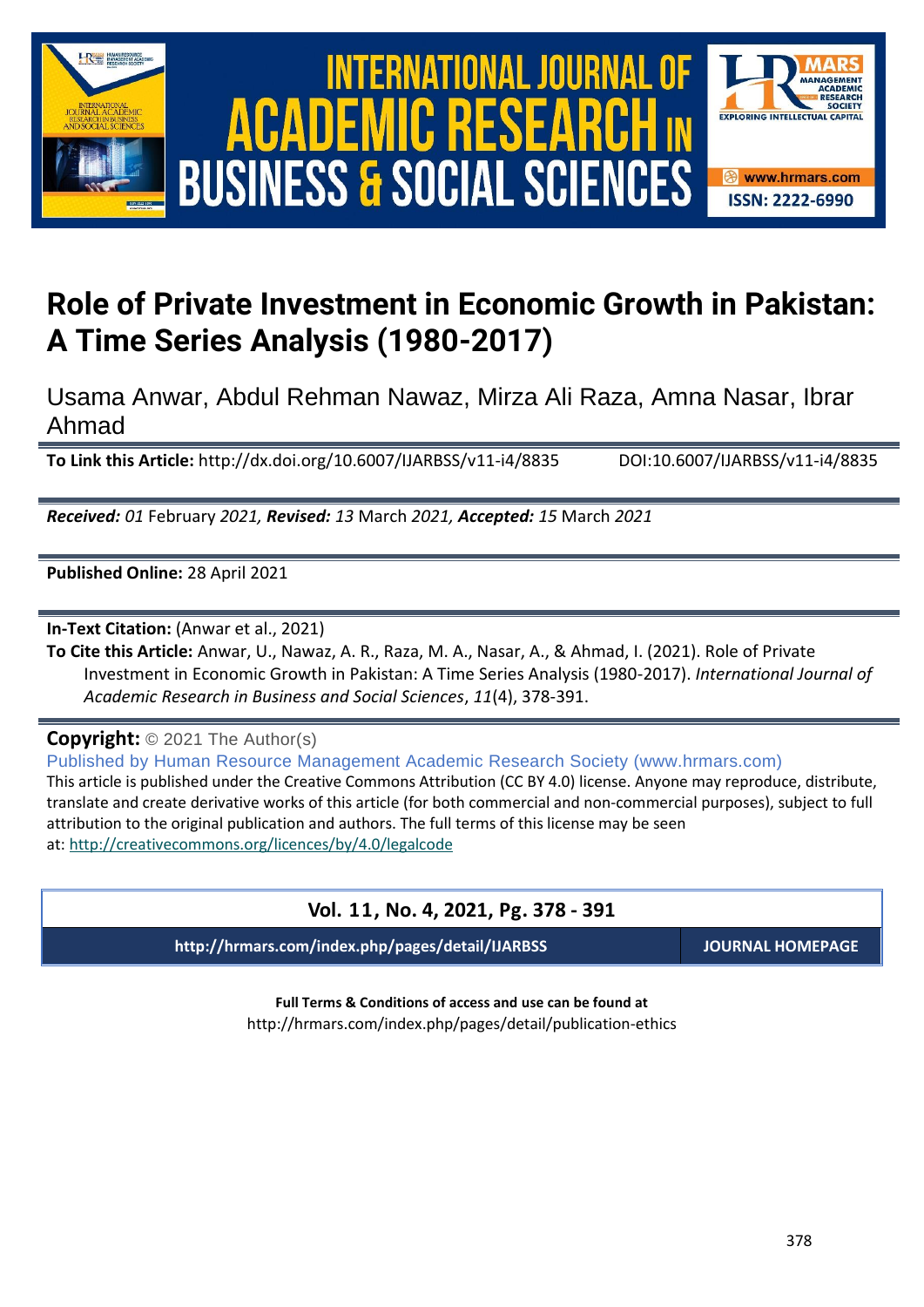

# International Journal of Academic Research in Business and Social Sciences **Vol. 1 1 , No. 4, 2021, E-ISSN: 2222-6990 © 2021 HRMARS ACADEMIC BUSINESS & SOCIAL SCIENCES**



# Usama Anwar

Student of BS-Economics at School of Economics. Faculty of Business, Economics and Administrative Sciences. University of the Punjab, Lahore, Pakistan. [Postal: 54590] Email: usama.anwar309@gmail.com

# Abdul Rehman Nawaz

Student of BS-Economics at School of Economics. Faculty of Business, Economics and Administrative Sciences. University of the Punjab, Lahore, Pakistan.

# Mirza Ali Raza

Student of MPhil-Economics at School of Economics. Faculty of Business, Economics and Administrative Sciences. University of the Punjab, Lahore, Pakistan.

## Amna Nasar

Student of BS-Economics at School of Economics. Faculty of Business, Economics and Administrative Sciences. University of the Punjab, Lahore, Pakistan.

## Ibrar Ahmad

Student of MPhil-Management Sciences (Marketing). Lahore Leads University, Lahore, Pakistan.

#### **Abstract**

The paper examines the impact of private investment on Pakistan's economic growth through a time series analysis for the period 1980-2017. Economic growth is represented with real per-capita GDP, private sector credit as an envoy of private investment (DCPS), and other variables are foreign direct investment, the discount rate, and the inflation rate. The stationarity properties of the data are investigated through Augmented Dicky Fuller test (ADF), and ARDL co-integration technique is used to estimate the equation. The findings show a significant and negative association between LDPS and real GDP: that 1% increase (or decrease) in domestic credit to private sector, on average, causes a 0.7% decrease (or increase) in real per-capita GDP in the long-run. It is also found that discount rate and GDP deflator have a negative impact on economic growth. The study concluded that private investment has negative impact on economic growth in Pakistan. It recommends to build a favourable economic environment, and incentivize FDI in Pakistan due to its positive and significant impact on GDP.

**EXPLORING INTELLECTUAL C** 

**<sup>❸</sup>** www.hrmars.com **ISSN: 2222-6990**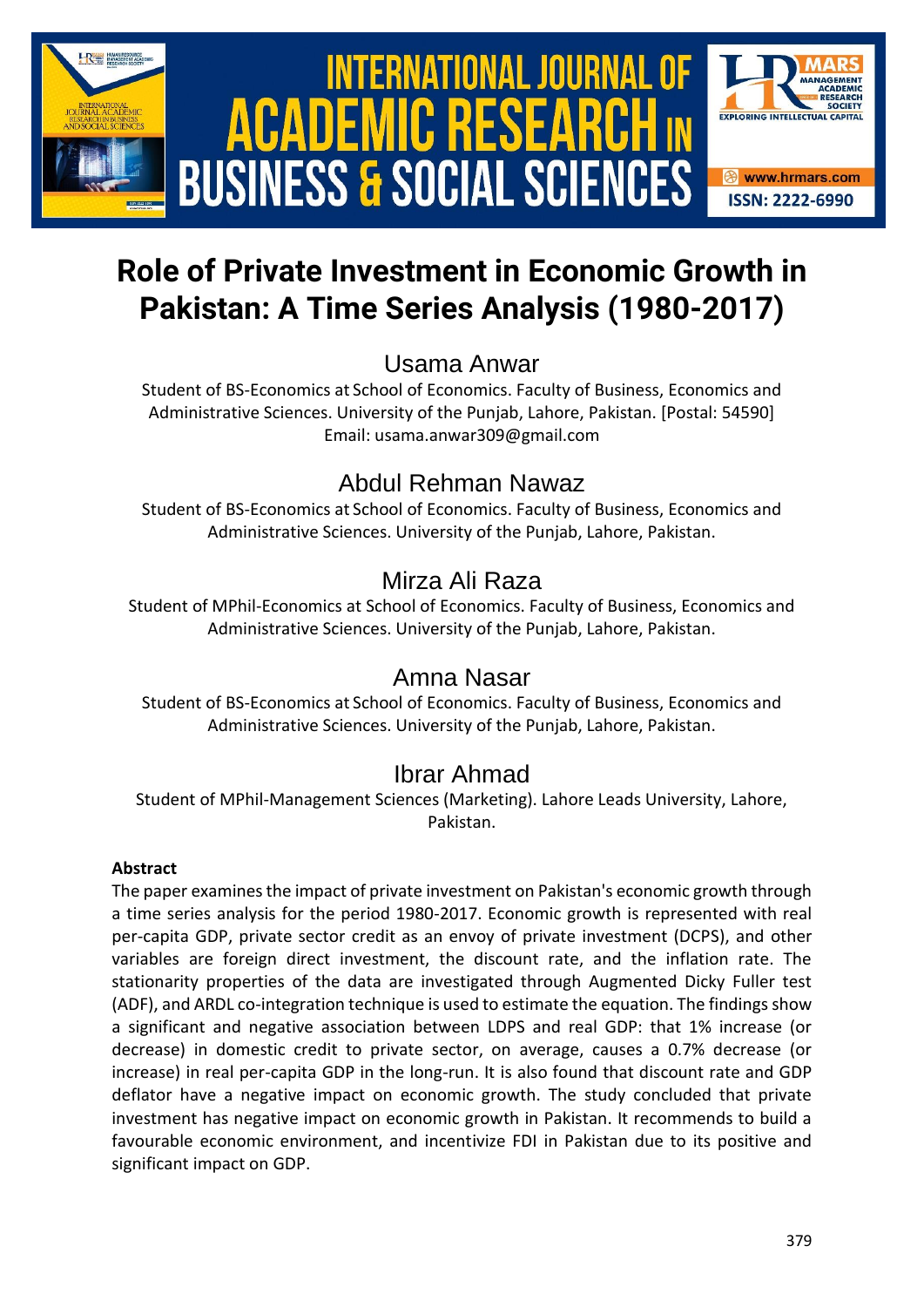**Keywords:** ARDL**,** Economic Growth, FDI, Pakistan, Private Investment

#### **Introduction**

Investments are significant for the progress of a country and play a constructive part in economic growth. Many developing countries depend on investment to address economic problems such as financial imbalance, the balance of payment, debt, poverty, and unemployment. Investment can be defined as the expenditures on capital goods to increase the productive capacity, with the aim to produce more goods and services and get better payoff in future [\(Kartikasari, 2017\)](#page-12-0). [Kirya and Yudiaatmaja \(2015\);](#page-12-1) [Mohsen \(2015\)](#page-12-2) and gave empirical evidence to establish that investment has an influential impact on economic growth. Some evidence suggest that both public and private investment contribute to economic growth [\(Sari, Syechalad, & Majid, 2016\)](#page-12-3). There are three broad categories of investment: public investment, private investment, and foreign direct investment.

Public investment is made by the state or government owned institutions & companies, that is usually targeted on public infrastructure like rail networks, bridges, ports, water & sanitation network, energy plants- which can have a productive effect on general life. Sometimes, the governments use public investment policies to encounter economic recessions by increasing public expenditures and reducing taxes. UN describes the public investment as a "tool" to countercyclical fiscal policy [\(UN, 2019\)](#page-13-0). Many scholars (e.g., [Bivens](#page-11-0)  [\(2012\);](#page-11-0) [Fournier \(2016\);](#page-12-4) [Murty and Soumya \(2007\)\)](#page-12-5) consider public investment crucial to economic growth.

Private investment is the component of an open-market economy that consists of business and organizations handled by private administration. The private section of the economy makes its own decisions to earn private profit by utilizing financial and physical capital. In other words, private sector consists of business organizations held by persons for their personal economic profit, thus contributing to the overall economic well-being of a country. But there are some barriers in the way of private investment like political instability [\(Ali,](#page-11-1)  [Hashmi, & Hassan, 2013\)](#page-11-1), domestic savings [\(Hundie, 2014;](#page-12-6) [Mohan, 2008\)](#page-12-7) and fluctuations in tax rates [\(Djankov et al. 2010\)](#page-11-2)[. Ekpo \(2016\)](#page-11-3) observes that inflation, market size, infrastructure, public investment, political & economic stability, interest rate, and business environment are also essential factors that influence private investment in Nigeria. The given facets are also observed in Pakistan's economy, and it is required to address these factors to get the desired outcome of private investment in Pakistan.

FDI is the investment of other countries in a foreign country. FDI may bring knowledge, skills, generate services, and bring innovation that can help implement the latest manufacturing method and thus enhance the productivity of a country. FDI introduces the organizational mechanisms, managerial skills and discovers concealed markets in the economy. It helps reduce barriers in the implementation of new equipment and improves worker and investment quality within a country. The positive role of FDI in economic growth is evident from the economic progress of many countries [\(Fadhil & Almsafir, 2015;](#page-12-8) [Popescu, 2014\)](#page-12-9); [Tuan, Ng, and Zhao \(2009\)\)](#page-13-1).

The present study focuses on the role private investment in economic development in Pakistan using a time series analysis (1980-2017). The primary purpose is to empirically identify the impact of private investment in Pakistan. This study is divided into five sections; in section 1, the literature review offers theoretical and empirical evidence extracted from previous studies in this area; section 2 discusses the research design and methodology of the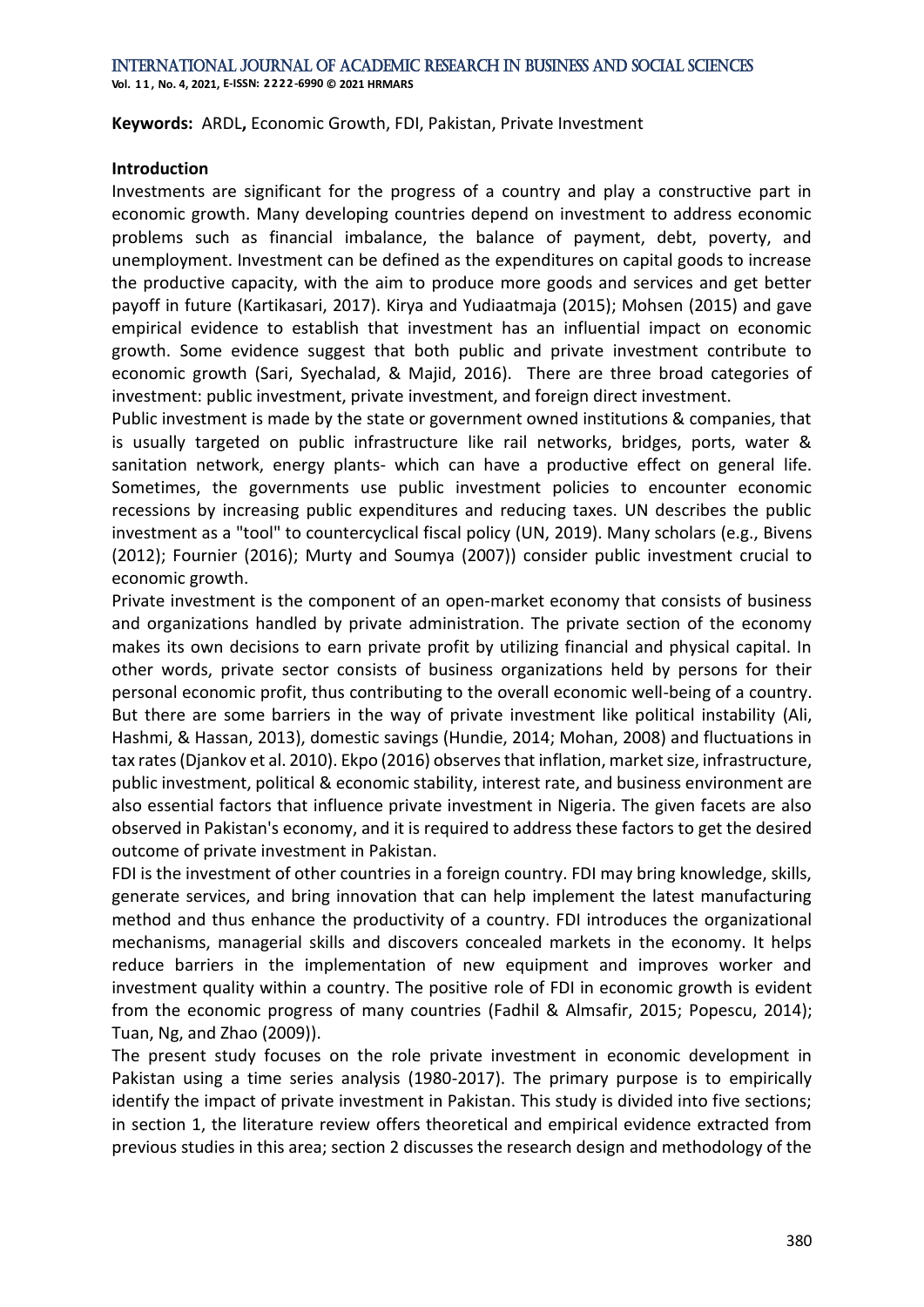**Vol. 1 1 , No. 4, 2021, E-ISSN: 2222-6990 © 2021 HRMARS**

study; section 3 includes the results of the ADF model, Bound test and ARDL; and in section 4, conclusion, policy recommendations and suggestions for future work are discussed.

#### **Literature Review**

[Badawi \(2005\)](#page-11-4) evaluates the impact of credit policy, public investment, interest rate policies, and devaluation of currency on private investment, using vector autoregressive (VAR) and error-correction technique. The study is basically concerned with the role of macroeconomic policies in determining private investment in Sudan for the period 1969-1998. The results suggest that for public investment: crowding-out effect outweighs the crowding-in effect. The author also finds significant negative coefficients for interest rate, devaluation of currency, contractionary monetary policy, and restricting domestic credit to private sector.

Khan [and Khan \(2007\)](#page-12-10) observe that, for Pakistan, non-traditional factors are more effective in determining the private investment in the country for the period of 1972-2005. They use ARDL co-integration approach, and show that the accelator principle and crowding-out effect are partially valid, whlist McKinnon-Shaw hypothesis is not varified in Pakistan's case. Intuitively, the cost of funds (e.g., real interest rate) and government investment have imperceptible effect on private investment, and only external debt is found to have a shortand long-run negative impact. The study concludes that non-traditional factors such as quality of institutions, entrepreneurial skills, and legal & regulatory framework are relatively more significant determinants of private investment in Pakistan.

[Osman \(2014\)](#page-12-11) investigates the impact of investment and growth performance in Saudi Arabia by employing time-series data (1974-2012). The study uses ARDL approach, in which GDP is dependent variable, and commercial bank deposits (DS), inflation rate (CPI), government expenditure (G), private sector credit (BF), and open economy (OPE) are taken as independent variables. The results demonstrate that private sector credit and gross domestic product are positively related in the long-run. This suggests that increasing credit liquidity to private sector would have a positive spillover effects on the economy.

[Kalu and mgbemena \(2015b\)](#page-12-12) use Error Correction Model to estimate the equation for the determinants of economic growth in Nigeria from 1970 to 2012. The findings show that equilibrium exists between real GDP and government expenditure (GEXP), private investment (PINV), private consumption (PCON), and interest rate (INT) in the long- and as well as shortrun. The ECM results show that about 36% of instability involving short- and long-run credit availability to the private sector is covered within a year. [Nwakoby and Bernard \(2016\)](#page-12-13) also conducted the similar analysis in Nigeria for a different period (1986-2014). The cointegration findings indicate the long-run relationship between private investment and economic growth.

[Attefah and Enning \(2016\)](#page-11-5) look into the determinants of private investment from 1980-2010 in the case of Ghana. The coefficients determined by the multiple regression model show that credit availability, government investment, openness of the economy, external debt, democracy, and corporate tax significantly affect private investment. The study recommends that crowding-out effect can be diminished by having a tighter fiscal policy.

[Abdaljawwada and Sarmidi \(2018\)](#page-11-6) study the impact of private investment on economic growth in Palestine from 1990 to 2015. The OLS estimation shows that domestic private investment (DPSI), FDI, and CPI positively effect GDP, while the effect of exchange rate and population growth is adverse and significant. The findings suggest that private investment is a ignificant determinants of economic growth in Palestine.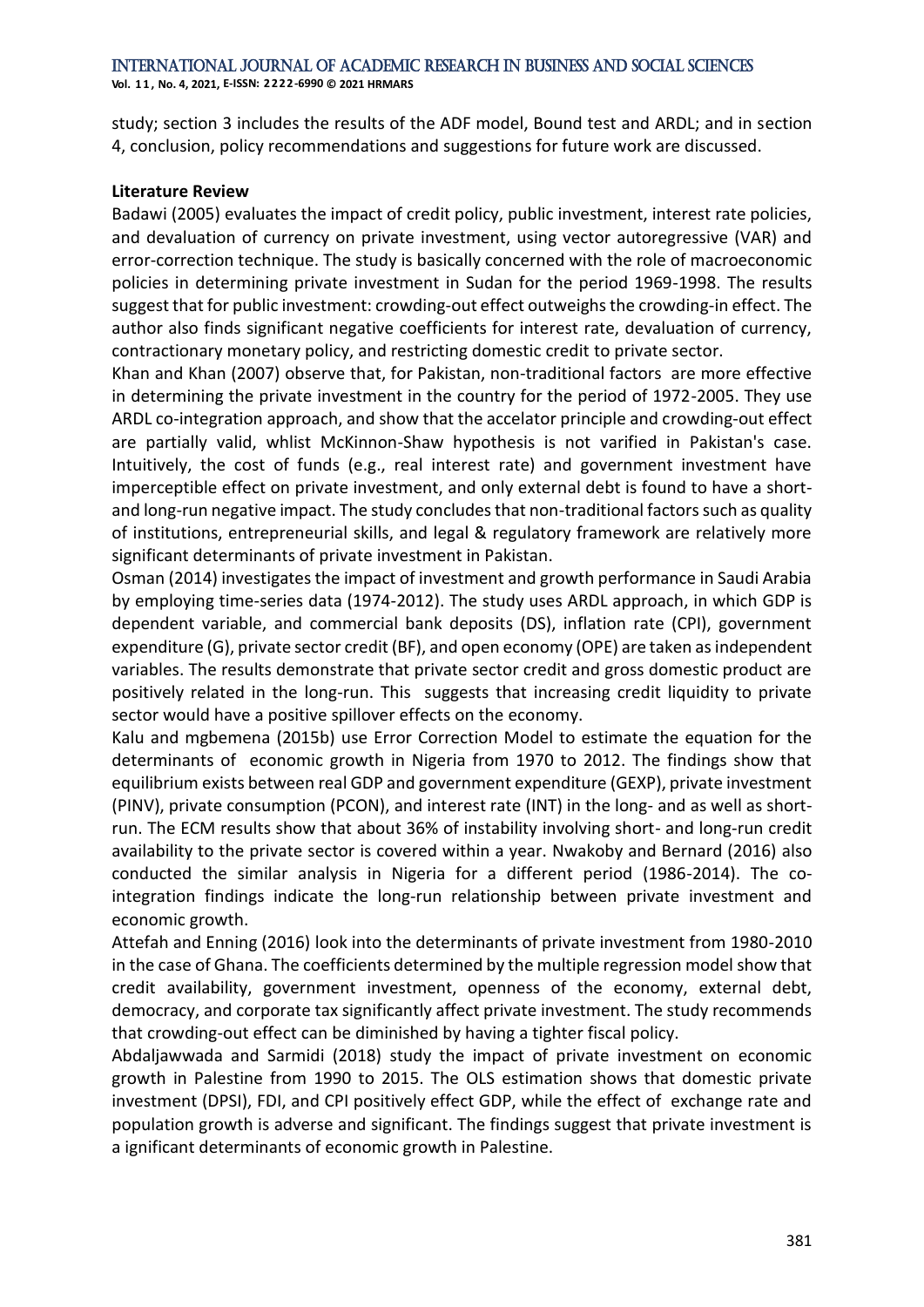**Vol. 1 1 , No. 4, 2021, E-ISSN: 2222-6990 © 2021 HRMARS**

All the above studies indicate that the private investemnt has an optimistic effect on growth performance in all the observed countries. On the contrary, some studies establish opposite association between these two macroeconomic variables. [Mohamed and Sidiropoulos \(2008\)](#page-12-14) use private sector credit to study the impact of private investment on economic growth in Sudan by ARDL approach. It is observed that the credit to private sector has a negative impact but it is not significant. [Samargandi, Fidrmuc, and Ghosh \(2014\)](#page-12-15) investigate a similar relation in the case of Saudi Arabia using the same ARDL approach. They conclude that private sector credit has a significantly negative impact on financial development in Saudi Arabia. These two studies also have also partly attributed the failure of the private sector due to the economic climate in those countries. [Tahir, Shehzadi, Ali, and Ullah \(2015\)](#page-13-2) study the impact of credit availability to private sector and Pakistan's economic growth using regression analysis for the period 1973-2013. The regression results show that banking credit to private sector has an adverse and significant effect on economic growth in Pakistan .

The above discussion elaborates that the effects of private sector credit on economic growth have been mixed. While some studies show a positive impact, others failed to. These mixed results imply that there is yet no agreement in the size and way of connection between private sector investment and growth performance, especially in developing countries.

#### **Methodology**

This section describes how the analysis will be conducted. It includes the research design, description of variables, data sources, data analysis method, and model specification. The present analysis employs the Autoregressive distributed lag model to analyze the association between the variables.

#### **Source of Data**

The data used in the analysis is secondary time-series data of five variables retrieved for WDI (World Growth Indicator) and IFS (international foundation of science). The time period covered in this study is 38 years (1980 to 2017). The variables used in this study include RGDP, DCPS, DR, FDI and GDP-D.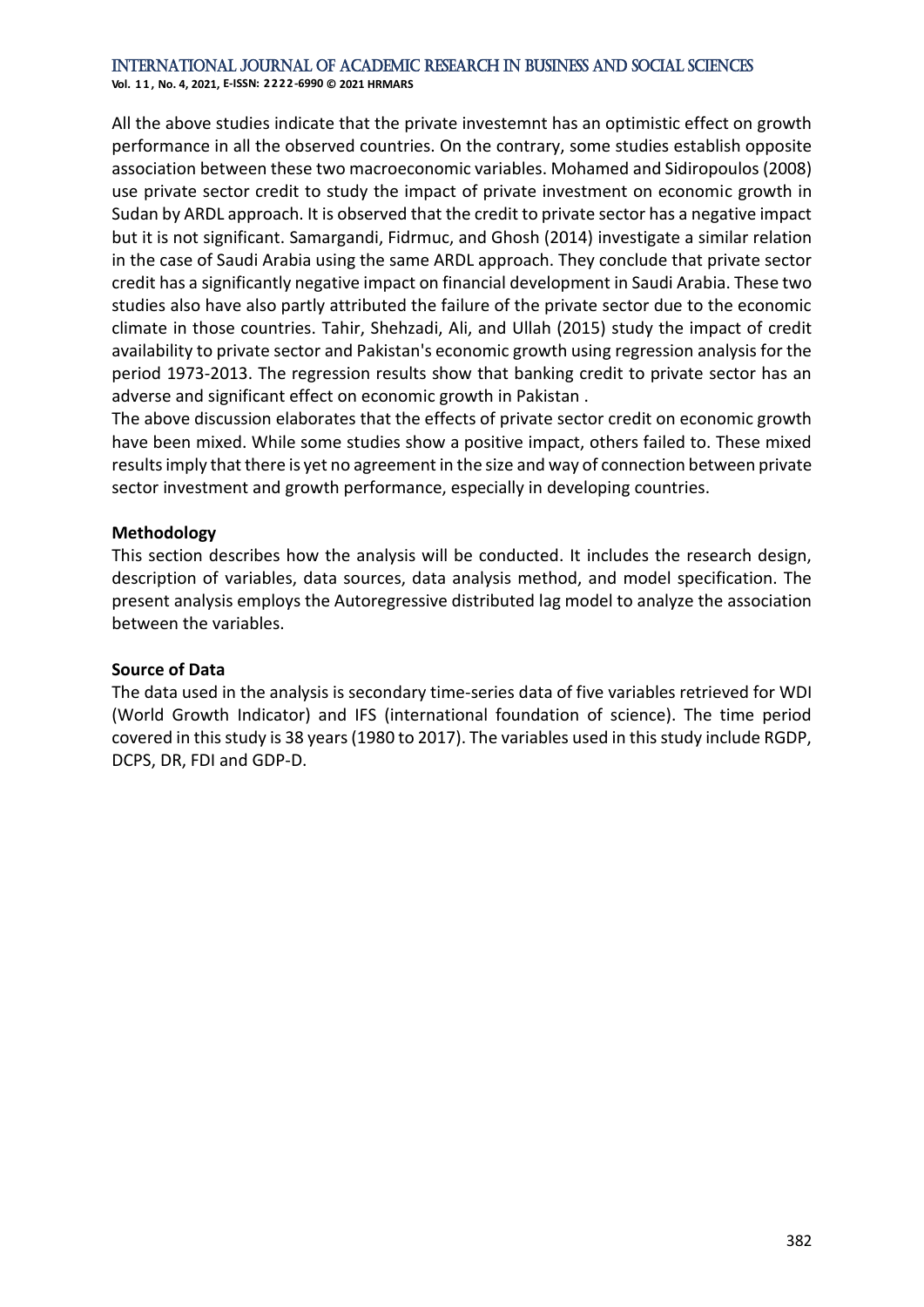**Vol. 1 1 , No. 4, 2021, E-ISSN: 2222-6990 © 2021 HRMARS**

#### **Description of Variables**

*[Table 1](#page-5-0)* defines different characterstics of the variables.

<span id="page-5-0"></span>

|  |  | <b>Table 1: Explanation of Variables</b> |  |  |  |
|--|--|------------------------------------------|--|--|--|
|--|--|------------------------------------------|--|--|--|

| <b>Variables</b>                               | Symbol       | <b>Measurement scale</b> | <b>Definition</b>                                                                                                                                                                                                                                                | <b>Source</b> |
|------------------------------------------------|--------------|--------------------------|------------------------------------------------------------------------------------------------------------------------------------------------------------------------------------------------------------------------------------------------------------------|---------------|
| Log of Real GDP<br>p.c.y                       | <b>LRGDP</b> | %                        | Gross<br>domestic<br>product<br>divided<br>by<br>semi-annual<br>population.<br>is designed<br>without<br>It<br>creating<br>for<br>assumption<br>reduction<br>of<br>invented<br>assets or for reduction and<br>deprivation<br>of<br>natural<br>assets.            | <b>WDI</b>    |
| Log of Domestic<br>credit to<br>private sector | <b>LDCPS</b> | % of GDP                 | <b>DCPS</b> mentions economic<br>funds offered to the<br>private region through<br>monetary corporation,<br>alike through credits, pay<br>for bonds or options and<br>trade credit and other<br>assets, to set up a state for<br>refund.                         | <b>WDI</b>    |
| <b>FDI</b> inflows                             | <b>FDI</b>   | % of GDP                 | FDI is net inflows offoreign<br>invesment. FDI is divided by<br>GDP. It is the reinvestment<br>of earnings, and the sum of<br>equity<br>physical<br>capital<br>which is shown in balance<br>of payment as well as short-<br>term and long-term capital<br>stock. | <b>WDI</b>    |
| <b>GDP Deflator</b>                            | GDP-D        | Annual %                 | Inflation<br>calculated<br>as<br>through the yearly growth<br>rate of the GDP contained<br>deflator explains the speed<br>of price change in the entire<br>economy. The GDP deflator<br>is the ratio of nominal GDP<br>to real GDP.                              | <b>WDI</b>    |
| Discount rate                                  | DR           | %                        | DR refers to interest rate<br>accused the commercial<br>banks and other monetary<br>organizations for credit or<br>loans                                                                                                                                         | <b>IFS</b>    |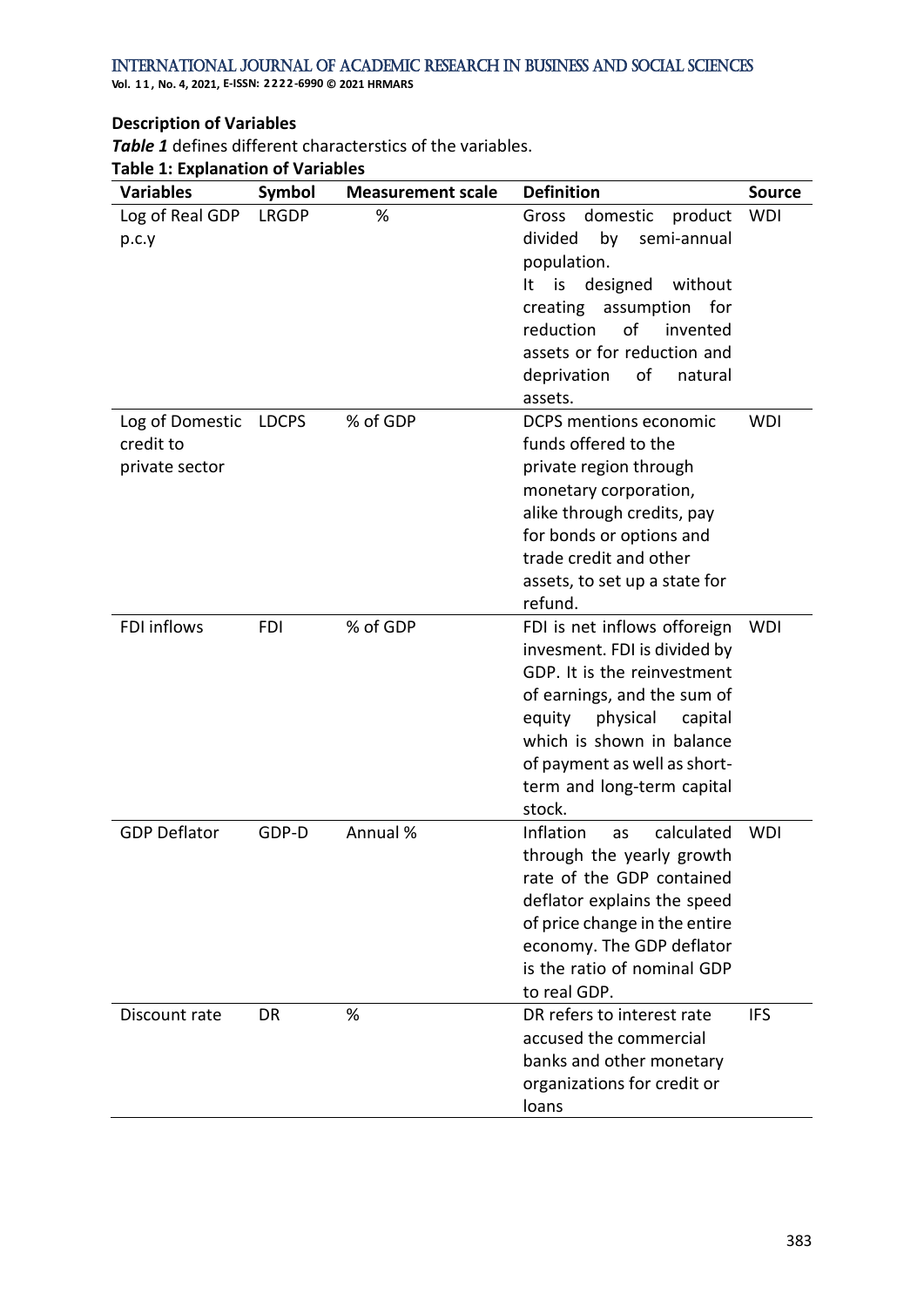**Vol. 1 1 , No. 4, 2021, E-ISSN: 2222-6990 © 2021 HRMARS**

#### **Model Specification**

All the above variables for the model are selected from the literature. The model pursues the neoclassical Solow growth framework. The model is used by [Baghebo and Edoumiekumo](#page-11-7)  [\(2012\);](#page-11-7) [Kalu and Mgbemena \(2015a\)](#page-12-16) and [Haque \(2013\)](#page-12-17) in similar studies. The growth model framework takes the form of the Cobb-Douglas function as followed:

 $Y = A f(K, L)$ 

 $A =$  Technological shift

 $Y =$  Output

 $K =$  Physical capital

 $L =$  Labor force

 $f$  = Functional details of the possible total output

The production function revolves on the hypothetical statement that inputs (investment) return productivity (economic growth). Hence the practical demonstration of the association is:

*RGDP=f (DCPS, FDI, DR, GDP-D)*

The equation can be specified as

 $lRGDPt = \beta o + \beta 1lDCPSt + \beta 2FDIt + \beta 3DRt + \beta 4GDPDt + \mu t$ 

Where  $\beta$ o = the constant expression is implicit in taking into account the growth of productivity and other left-out exogenous variables.  $\beta$ 1,  $\beta$ 2,  $\beta$ 3,  $\beta$ 4 = slop Coefficients,  $t$  = time,  $\mu$  = Stochastic term and  $ln$  = natural log.

#### **Method of Data Analysis**

To estimate the equation, first, the stationarity of the series I chehcked by using Augmented Dickey-fuller (ADF) unit root test, because non-stationary variables provide a spurious regression. Unit root test is used to check whether the variables are in different order of integration to fit in ARDL method. The ARDL bound testing approach developed by Pesaran and Shin (1998) is used to observe the association between credit availability to private sector and economic growth. After running the regression, F-statistic are computed to check the long-run association of the variable. The hypotheses for co-integration relation are given below:

Null hypothesis:

 $Ho = Bo = \beta 1 = \beta 2 = \beta 3 = \beta 4 = 0$  (No co-integration)

Alternative hypothesis:

 $H1 = \beta o \neq \beta 1 \neq \beta 2 \neq \beta 3 \neq \beta 4 \neq 0$  (Cointegration exists)

If the value of F-statistic is more than the upper bound I (1) of critical value then we say that co-integration exists and long-run association is present.

#### **Empirical Results**

#### **Unit Root Test**

Initially, we ensure the Stationarity of data to avoid spurious regression. This experiment checks the Stationarity of data. For this reason, we will employ an augmented dickey-fuller test—*[Table 2](#page-7-0)* presents the result of ADF at level and first difference. According to the results, LRGDP and LDCPS are in order of integration I(1), whereas DR and GDP-D are in order of integration I(0).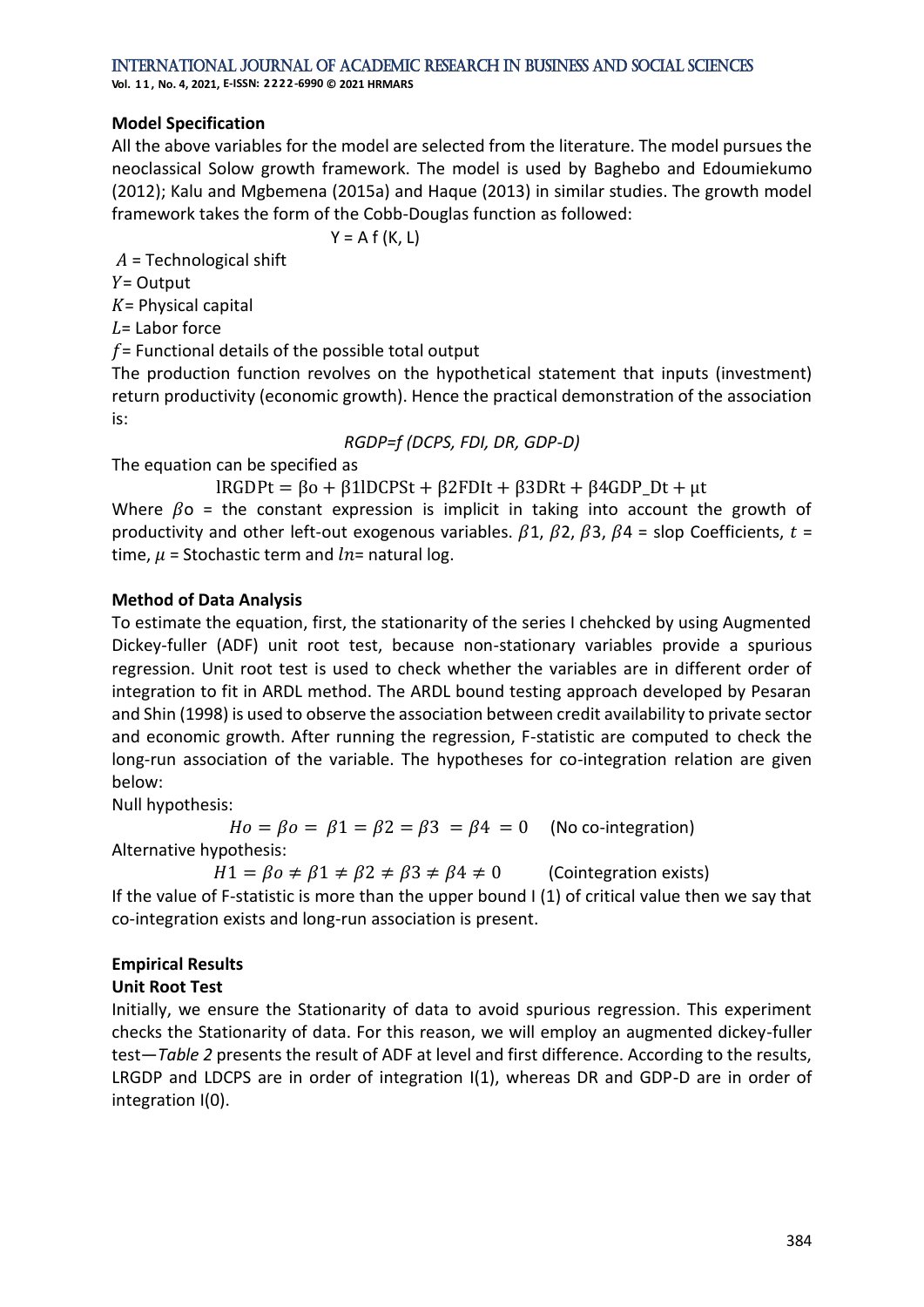**Vol. 1 1 , No. 4, 2021, E-ISSN: 2222-6990 © 2021 HRMARS**

| <b>Variables</b> | t-statistics      |                            | <b>ADF test P-values</b> |                            | Order of<br>integration |
|------------------|-------------------|----------------------------|--------------------------|----------------------------|-------------------------|
|                  | Level             | 1 <sup>st</sup> Difference | <b>Level</b>             | 1 <sup>st</sup> Difference |                         |
| <b>LRGDP</b>     | 2.65911<br>4      | $-3.869289$                | 0.2585                   | $0.0054***$                | I(1)                    |
| <b>LDCPS</b>     | 2.18756<br>6      | $-4.707736$                | 0.4818                   | $0.0000***$                | I(1)                    |
| <b>FDI</b>       | 2.79307<br>5      |                            | 0.0693<br>$***$          |                            | I(0)                    |
| DR               | -<br>3.75132<br>6 |                            | 0.0075<br>****           |                            | I(0)                    |
| GDP-D            | 5.06968<br>7      |                            | 0.0002<br>****           |                            | I(0)                    |

#### <span id="page-7-0"></span>**Table 2: Augmented Dicky-Fuller Test**

\*\*Significant at 10%, \*\*\*Significant at 5%, \*\*\*\*Significant at 1% level The findings indicate that LRGDP is integrated of order I(1) with drift, and DPI is integrated of I(1) without drift and trend. FDI, DR, GDP-D are order of integration I(0) with drift. The primary assumption for using ARDL model is that variables are stationary at level I(0) and 1<sup>st</sup> difference i.e., mixed order of integration. So, in this case we will use ARDL model because results show mixed order of integration.

#### **Lag Length Selection**

[Figure 1](#page-8-0) shows that the most favorable lag selection for all dependent and independent variables is AIC(-6.51) of the first model out of the top 20 models, which is the lowest and then selected for estimation. There are four lags that are selected for the dependent variable (LRGDP), no lag is selected for LDCPS, four lags are selected for GDP-D and FDI, and three lags are chosen for DR.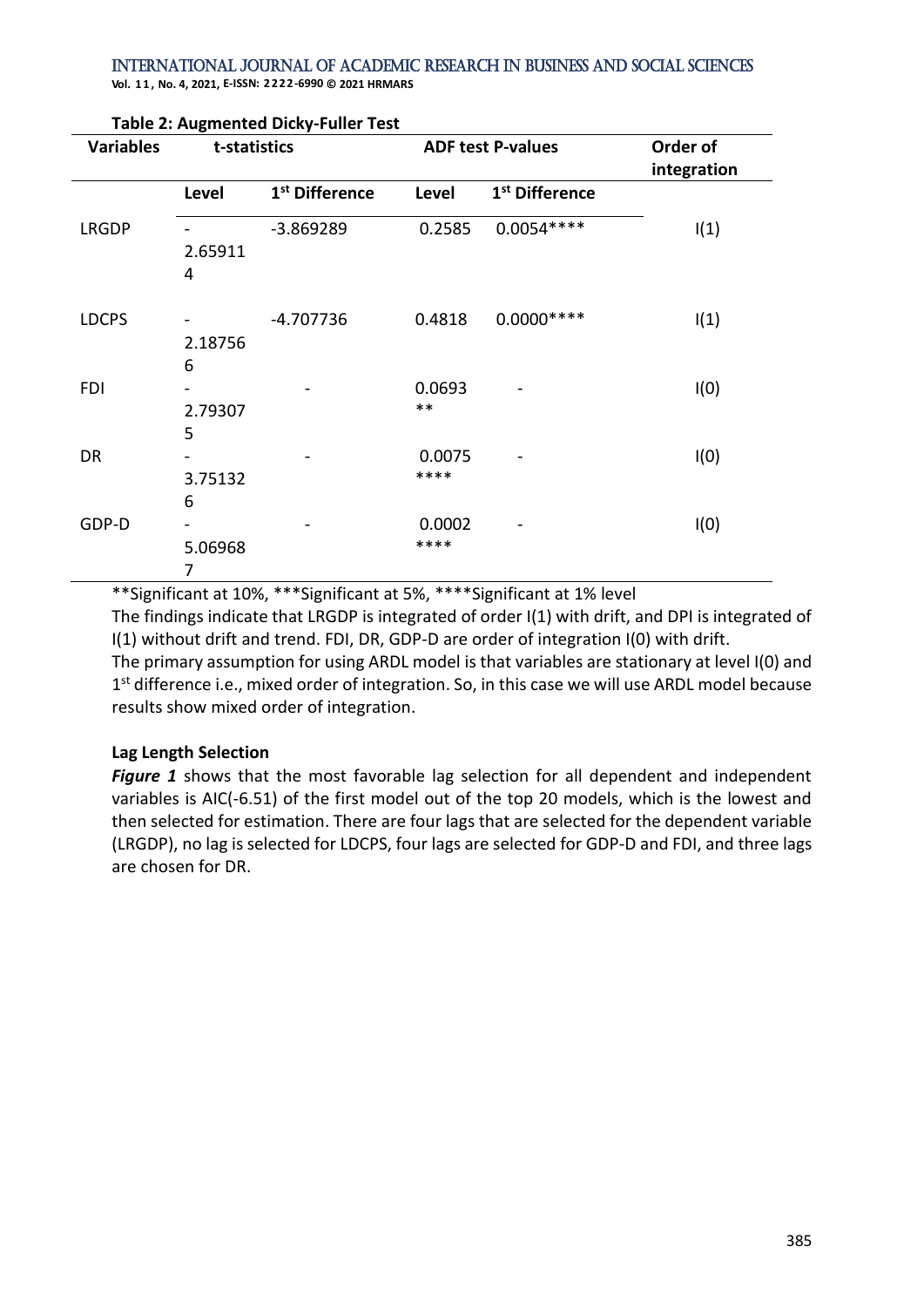#### International Journal of Academic Research in Business and Social Sciences **Vol. 1 1 , No. 4, 2021, E-ISSN: 2222-6990 © 2021 HRMARS**



#### <span id="page-8-0"></span>**Figure 1: Akaike Information Criteria**

#### **[Cointegration Results](#page-8-1)**

**[Table](#page-8-1)** 3 explains the results of bound test To identify the long-run relationship between variables. If the calculated F-stats are more than the upper bound, we can say that Cointegration exists. So, we can subject the equation to further analysis.

| Calculated value of f- | <b>Level of Significance</b> | <b>Critical Values of f-statistics</b> |                 |  |
|------------------------|------------------------------|----------------------------------------|-----------------|--|
| <b>Statistics</b>      |                              | I(0)                                   | $\mathsf{I}(1)$ |  |
| 5.43                   | 1%                           | 3.74                                   | 5.06            |  |
|                        | 2.5%                         | 3.25                                   | 4.49            |  |
|                        | 5%                           | 2.86                                   | 4.01            |  |
|                        | 10%                          | 2.45                                   | 3.52            |  |

#### <span id="page-8-1"></span>**Table 3: Bound Test Results**

#### **Interpretation**

*Ho: No Cointegration* 

*H1: There is Co-integration*

The calculated F-statistics is 5.43, which is more than the upper critical bound at 1% significance level. Lower bound I (0) is 3.74, and upper bound I(1) is 5.06 at 1% significant level. Therefore, we fail to accept the null hypothesis (Ho). So, there is a long-run association among LRGDP, LDCPS, DR, FDI and GDP-D over the period 1980-2017 in Pakistan.

#### **Long-run Coefficients**

Because all the observed variables are cointegrated, and the long-run coefficients of the ARDL model exist, *[Table 4](#page-9-0)* presents the results on the basis of selection of log length using the Akaike Information Criterion (AIC).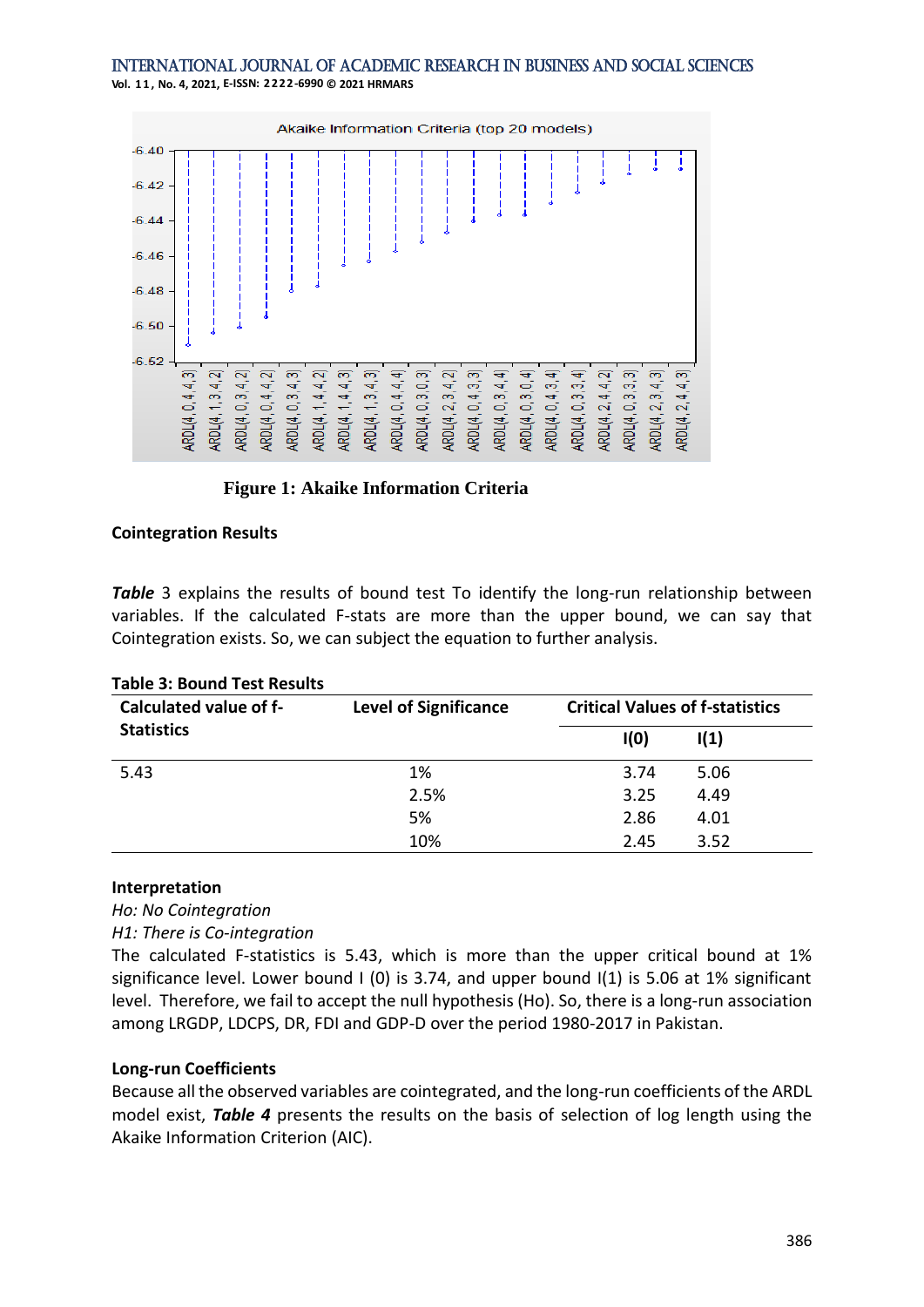**Vol. 1 1 , No. 4, 2021, E-ISSN: 2222-6990 © 2021 HRMARS**

| <b>Variable</b> | <b>Coefficient</b> | <b>Std. Error</b> | t-statistics | P-value |
|-----------------|--------------------|-------------------|--------------|---------|
| <b>LDCPS</b>    | $-0.721512$        | 0.089838          | $-8.031228$  | 0.0000  |
| GDP-D           | $-0.053544$        | 0.017410          | $-3.075560$  | 0.0082  |
| DR              | $-0.037760$        | 0.021498          | $-1.756489$  | 0.1008  |
| FDI             | 0.318066           | 0.039448          | 8.062833     | 0.0000  |
|                 | 14.031260          | 0.663311          | 21.153371    | 0.0000  |

#### <span id="page-9-0"></span>**Table 4: Long-run coefficients\***

\* **Dependent Variable is LRGDP**

#### **Interpretation**

**[Table 4](#page-9-0)** indicates that there is a negative and significant relatioship between LDCPS and LRGDP at 1% level of significance; it employs that for 1% increase in LDCPS, there will be a decrease of 0.72% in LRGDP on average, keeping the effect of other variales constant in the long run. It also shows a negative and significant association between GDP-D and LRGDP that, for 1% increase in inflation there will be 0.05% decrease in LRGDP on average, keeping the effect of other variables constant. DR shows the negative and marginally significant relationship with LRGDP, and the last one is foreign direct investment (FDI), which shows a positive and highly significant relationship with LRGDP, it employs that for 1% increases in FDI there is 0.31% increase in LRGDP on average, if the effect of other variables is kep constant. The findings of the current analysis are the same as those of [Fadhil and Almsafir \(2015\);](#page-12-8) [Tahir](#page-13-2)  [et al. \(2015\),](#page-13-2) an[d Mohamed and Sidiropoulos \(2008\);](#page-12-14) they also show a negative but significant association among RGDP and domestic credit to the private sector.

#### **Short-run Coefficients**

The short run coefficients are given in *[Table 5](#page-9-1)***.**

<span id="page-9-1"></span>

| Table 5: Short-run coefficients |                  |  |  |
|---------------------------------|------------------|--|--|
| $11 - 11 - 11$                  | 0-- <b>M</b> art |  |  |

| <b>Variable</b>                                             | <b>Coefficient</b> | Std. Error              | t-statistics | p-value |
|-------------------------------------------------------------|--------------------|-------------------------|--------------|---------|
| $D(LRGDP(-1))$                                              | $-0.580483$        | 0.163113                | $-3.558771$  | 0.0031  |
| $D(LRGDP(-2))$                                              | $-0.449072$        | 0.186090                | $-2.413194$  | 0.0301  |
| $D(LRGDP(-3))$                                              | $-0.509933$        | 0.177188                | -2.877922    | 0.0122  |
| D(LDCPS)                                                    | $-0.084076$        | 0.038283                | $-2.196151$  | 0.0454  |
| D(GDP D)                                                    | $-0.000919$        | 0.000610                | -1.507822    | 0.1538  |
| $D(GDP D(-1))$                                              | 0.003076           | 0.000515                | 5.974777     | 0.0000  |
| $D(GDP D(-2))$                                              | 0.001025           | 0.000579                | 1.770164     | 0.0985  |
| $D(GDP D(-3))$                                              | $-0.000542$        | 0.000472                | -1.148675    | 0.2699  |
| D(DR)                                                       | $-0.001304$        | 0.001587                | $-0.821636$  | 0.4251  |
| $D(DR(-1))$                                                 | 0.001893           | 0.002163                | 0.875139     | 0.3963  |
| $D(DR(-2))$                                                 | 0.001710           | 0.001638                | 1.043643     | 0.3143  |
| D(FDI)                                                      | 0.026024           | 0.008389                | 3.102261     | 0.0078  |
| $D(FDI(-1))$                                                | 0.012114           | 0.008049                | 1.505071     | 0.1545  |
| $D(FDI(-2))$                                                | $-0.004454$        | 0.007228                | $-0.616234$  | 0.5476  |
| $D(FDI(-3))$                                                | $-0.007805$        | 0.005606                | -1.392284    | 0.1856  |
| $CointEq(-1)$                                               | $-0.116527$        | 0.054743                | $-2.128638$  | 0.0515  |
| R <sup>2</sup><br>0.939091                                  |                    | Adjusted R <sup>2</sup> | 0.856429     |         |
| <b>Durbin-Watson stat</b><br>2.172727<br>11.36064<br>F-stat |                    |                         |              |         |

**\* Dependent variable is ∆ LRGDP**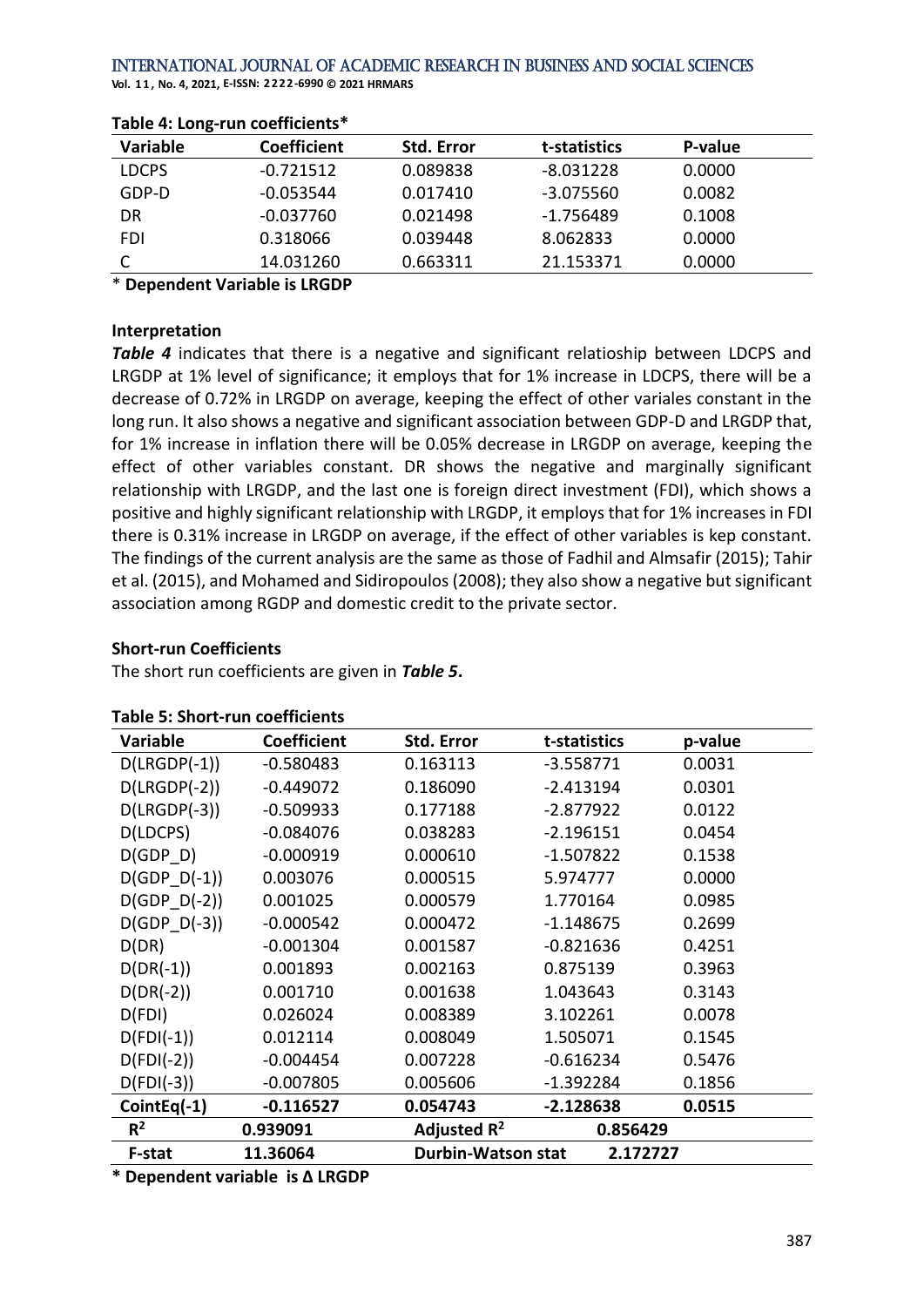**Vol. 1 1 , No. 4, 2021, E-ISSN: 2222-6990 © 2021 HRMARS**

#### **Interpretation**

The coefficient of Error correction term (-0.116527) is significant at 5% level with a negative sign that tells us the survival of long-run connection among the variables. Estimated coefficient cointEq(-1) indicates a 0.37 adjustment speed in the long run. It mean the system can achieve long-term stability at the velocity of 11%. *[Table 5](#page-9-1)* shows the insignificant effect of DR and FDI on economic growth in the short run. Insignificant or small coefficients indicate the private investment is a long-term procedure. It means that if private investors invest in the current period, the results are shown in the next year or after a long time. In the shortrun, effect of credit to private sector is negative at a 5% significant level, consistent with longrun results.  $R^2$  is 0.93, which shows that the model is well-fitted.

#### **Conclusion**

The study examines the impact of private investment on economic growth in Pakistan from 1980-2017. It is found that a long-run relationship between the dependent and explanatory variables is present. This research identifies that the domestic credit to private sector and GDP deflator have a negative and significant effect on economic growth, and FDI has a positive and significant impact on Pakistan's economic growth. Another finding shows that discount rate has a negative or marginally significant effect on economic growth in Pakistan. It is concluded that domestic credit to the private sector is negatively related to economic growth, especially in the long run.

#### **Policy Implications**

Being a developing country, Pakistan depends on foreign assistance or foreign loans. Foreign loans impact negatively both in long and short run, yet they also discourage private investment in Pakistan. The main reason for negative private investment coefficient is that most people are uneducated or unaware of technological advancement in Pakistan. They are unable to handle the latest technologies and the capital is wasted or not fully utilized. In such circumstances, private investment is more risky and private investors cannot invest in these situations because private investors' main aim is to maximize profit.

Political instability is also a significant problem in Pakistan. We know that public investment is deposing private investment, so government structure is very important for private investment. If the government wishes to enhance private investment, it must focus on institutional quality, and better business environment. Better quality of institution increases private investment, and resultanly economic growth increases. If these problems are addressed propery, then the effect of private investment in the future may be optimistic.

The study recommends that Pakistan needs to work on the labor side of the economy; people are unfamiliar with the latest technology and the rate at which they become adapted is very low. This reduces the productivity in the country in the long-run, and also discourages the private investors. The negative effect of private investment is probably the lack of sound economic environment in the country. Besides human capital the political instability and natural disasters also put limit to the productive capacity of the country.

#### **Limitation of the Research**

• In this study, the sample size is 38 years (1980-2017), which is not adequate to represent the results, and there can be some structural breaks during this time span that may affect the results.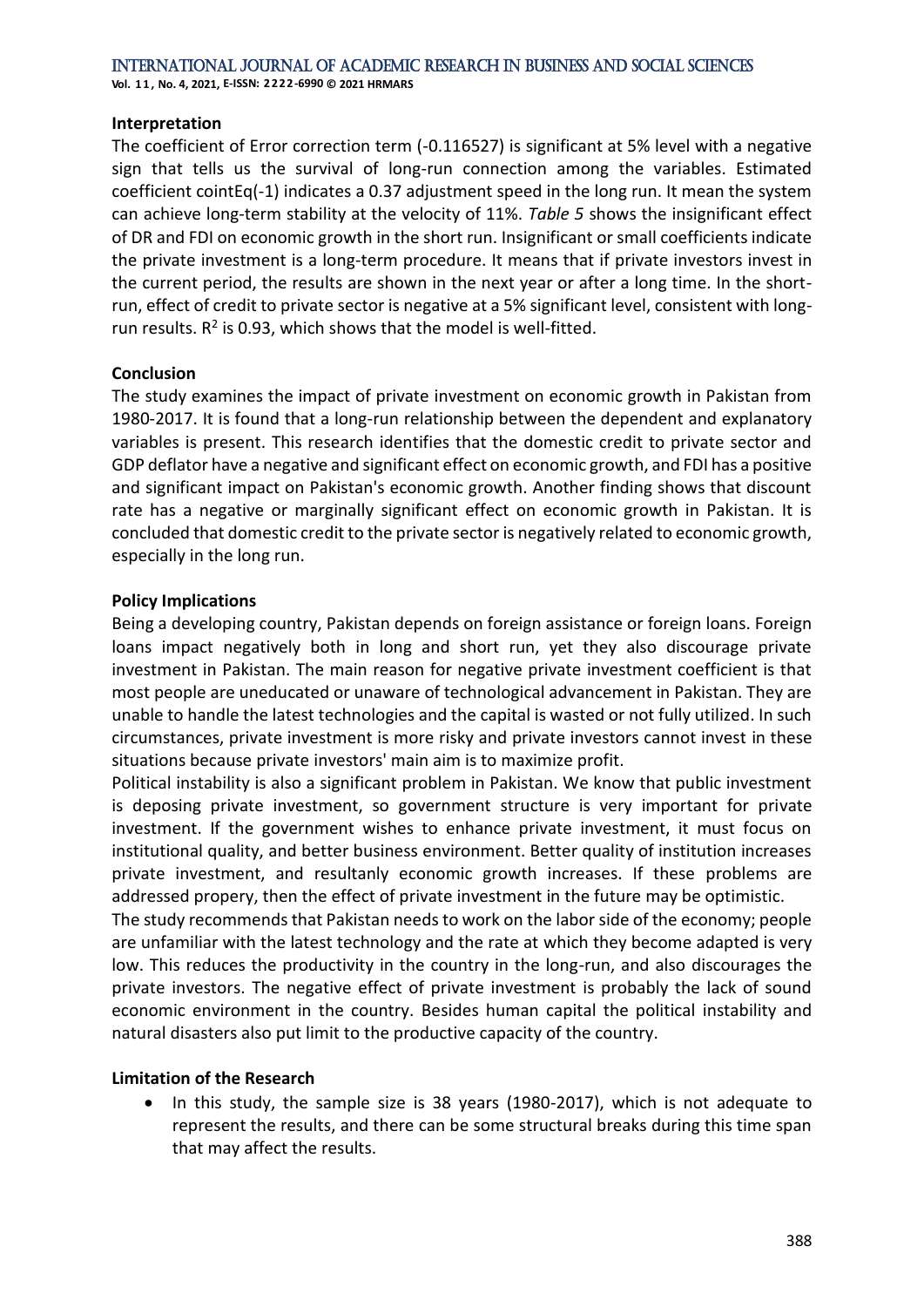**Vol. 1 1 , No. 4, 2021, E-ISSN: 2222-6990 © 2021 HRMARS**

- The study employs ARDL model, while it is quite possible that the use of other econometric models may produce different and accurate results.
- The use of proxy variables for some economic indicators may not yield the expected results.
- In this study, 4 independent variables are used to study the impact on economic growth. If more variables like exchange rate, population and foreign portfolio investment are added as explantoey variables, then it may allow us to give better prediction about the economy

#### **Authors Contribution**

All authors contributed equally in designing, data collection, assimilation, and writing of this manuscript, and the final version was read and approved by all authors.

#### **Conflict of Interest**

The authors declare no conflict of interest.

#### **Submission Declaration**

We hereby confirm that the manuscript has no actual or potential conflict of interest with any parties, including any financial, personal, or other relationships with other people or organizations within three years of beginning the submitted work that could inappropriately influence or be perceived to influence. We confirm that the paper has not been published previously, it is not under consideration for publication elsewhere, and the manuscript is not being simultaneously submitted elsewhere

#### **References**

- <span id="page-11-6"></span>Abdaljawwada, O. N. A., & Sarmidi, T. (2018). Private Sector Investment and Economic Growth in Palestine (1990-2015). *International Journal of Islamic and Civilizational Studies*.
- <span id="page-11-1"></span>Ali, S., Hashmi, S. H., & Hassan, A. (2013). Relationship between political instability and domestic private investment in Pakistan: A time series analysis. *Pakistan Business Review, 15*(1), 1-26.
- <span id="page-11-5"></span>Attefah, E. K., & Enning, D. K. (2016). An OLS approach to modelling the determinants of private investment in Ghana. *International Journal of Academic Research in Business & Social Sciences, 6*(4), 201-226.
- <span id="page-11-4"></span>Badawi, A. (2005). *Private capital formation and macroeconomic policies in Sudan: application of a simple cointegrated vector autoregressive model.[ Retrieved from].* Paper presented at the Economic Research Forum.
- <span id="page-11-7"></span>Baghebo, M., & Edoumiekumo, S. (2012). Domestic private capital accumulation and economic development in Nigeria (1970-2010). *International Journal of Academic Research in Business & Social Sciences, 2*(5).
- <span id="page-11-0"></span>Bivens, J. (2012). Public investment: The next 'new thing'for powering economic growth. *Economic Policy Institute, Briefing Paper, 338*.
- <span id="page-11-2"></span>Djankov, S., Ganser, T., McLiesh, C., Ramalho, R., & Shleifer, A. (2010). The effect of corporate taxes on investment and entrepreneurship. *American Economic Journal: Macroeconomics, 2*(3), 31-64.
- <span id="page-11-3"></span>Ekpo, U. N. (2016). Determinants of private investment in Nigeria: An empirical exploration. *Journal of Economics & Sustainable Development, 7*(11), 80-92.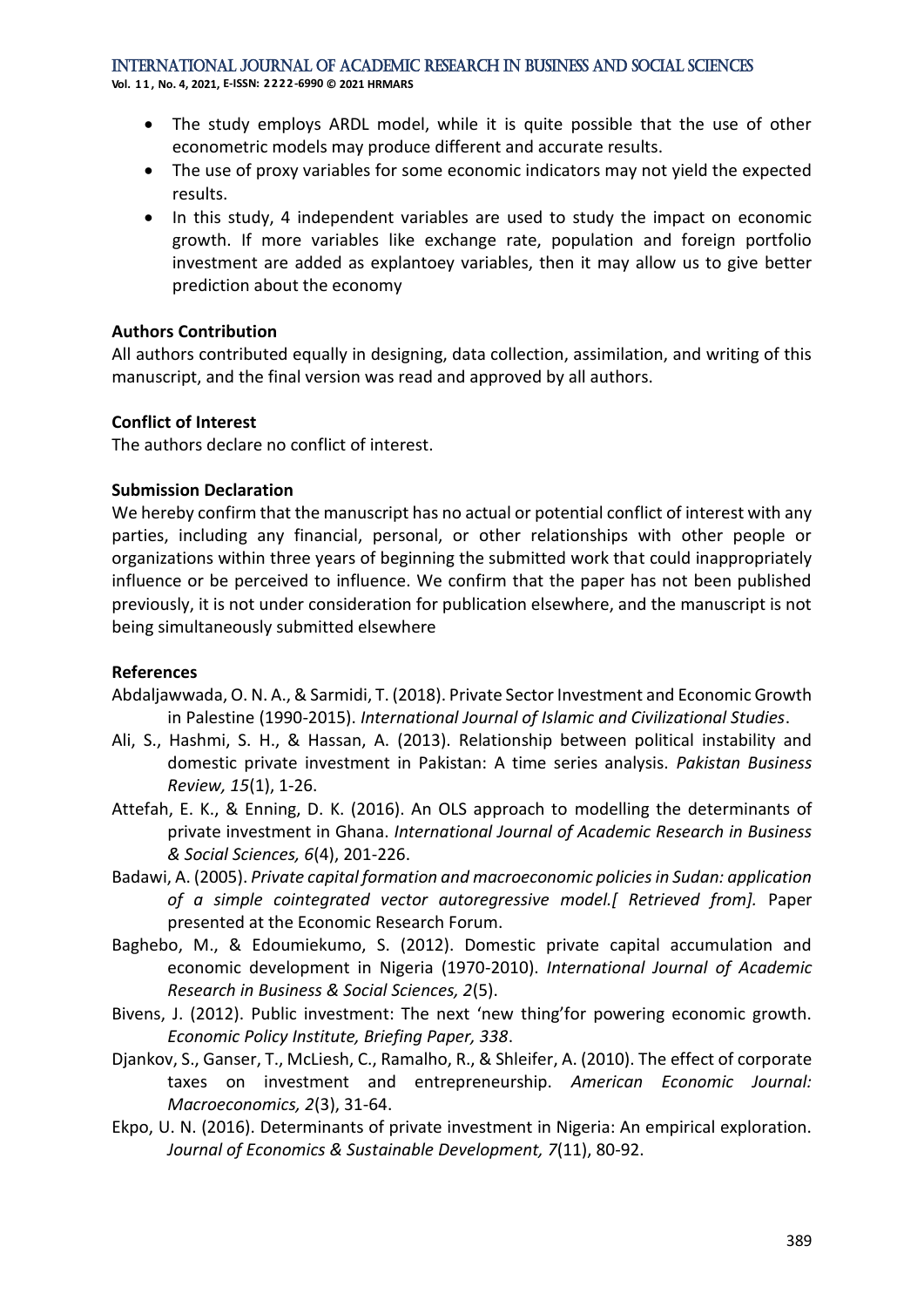**Vol. 1 1 , No. 4, 2021, E-ISSN: 2222-6990 © 2021 HRMARS**

- <span id="page-12-8"></span>Fadhil, M. A., & Almsafir, M. K. (2015). The role of FDI inflows in economic growth in Malaysia (Time Series: 1975-2010). *Procedia Economics & Finance, 23*, 1558-1566.
- <span id="page-12-4"></span>Fournier, J.-M. (2016). The positive effect of public investment on potential growth. *OECD Library*.
- <span id="page-12-17"></span>Haque, S. T. (2013). Effect of public and private investment on economic growth in Bangladesh: an econometric analysis. *Research Study Series No FDRS05/, Finance Division, Ministry of Finance*.
- <span id="page-12-6"></span>Hundie, S. K. (2014). Savings, investment and economic growth in Ethiopia: Evidence from ARDL approach to co-integration and TYDL Granger-causality tests. *Journal of Economics & international finance, 6*(10), 232-248.
- <span id="page-12-16"></span>Kalu, C., & Mgbemena, O. (2015a). Banking Sector Reforms in Nigeria's Fourth Republic: A Review of Evidence'. *Journal of Economics & Sustainable Development, 6*(6), 37-44.
- <span id="page-12-12"></span>Kalu, C., & mgbemena, O. (2015b). Domestic private investment and economic growth in Nigeria: Issues and further consideration. *International Journal of Academic Research in Business & Social Sciences, 5*(2), 302.
- <span id="page-12-0"></span>Kartikasari, D. (2017). The Effect of Export, Import and Investment to Economic Growth of Riau Island Indonesia. *International Journal of Economics & Financial Issues, 7*(4), 663- 667.
- <span id="page-12-10"></span>Khan, S., & Khan, M. A. (2007). *What determines private investment? The case of Pakistan*. Retrieved from https://ideas.repec.org/p/eab/financ/22202.html
- <span id="page-12-1"></span>Kirya, I. K., & Yudiaatmaja, F. (2015). PENGARUH INVESTASI, TENAGA KERJA, DAN EKSPOR TERHADAP PERTUMBUHAN EKONOMI DI KABUPATEN BULELENG PERIODE 2008-2012. *Jurnal Manajemen Indonesia, 3*(1).
- <span id="page-12-14"></span>Mohamed, S. E., & Sidiropoulos, M. (2008). Finance-growth nexus in Sudan: empirical assessment based on an application of the autoregressive distributed lag (ARDL) model. *Üçüncü Uluslararası Öğrenci Konferansı "Social Sosyal Bilimlerde Ampirik Modelleme". İzmir Ekonomi Üniversitesi Yayınları, İzmir, Türkiye*, 47-66.
- <span id="page-12-7"></span>Mohan, R. (2008). Growth record of the Indian economy, 1950-2008: A story of sustained savings and investment. *Economic Political Weekly*, 61-71.
- <span id="page-12-2"></span>Mohsen, A. S. (2015). Effects of exports and imports on the economic growth of Syria. *Euro-Asian Journal of Economics & Finance, 3*(4), 253-261.
- <span id="page-12-5"></span>Murty, K., & Soumya, A. (2007). Effects of public investment on growth and poverty. *Economics & Political Weekly*, 47-59.
- <span id="page-12-13"></span>Nwakoby, C., & Bernard, A. U. (2016). Effect of private sector investment on economic growth in Nigeria. *NG-Journal of Social Development, 417*(3947), 1-18.
- <span id="page-12-11"></span>Osman, E. G. A. (2014). The impact of private sector credit on Saudi Arabia Economic Growth (GDP): An Econometrics model using (ARDL) Approach to Cointegration. *Am Int J Soc Sci, 3*(6), 109-117.
- <span id="page-12-9"></span>Popescu, G. H. (2014). FDI and economic growth in Central and Eastern Europe. *Sustainability, 6*(11), 8149-8163.
- <span id="page-12-15"></span>Samargandi, N., Fidrmuc, J., & Ghosh, S. (2014). Financial development and economic growth in an oil-rich economy: The case of Saudi Arabia. *Economic modelling, 43*, 267-278.
- <span id="page-12-3"></span>Sari, M., Syechalad, M. N., & Majid, S. A. (2016). Pengaruh investasi, tenaga kerja dan pengeluaran pemerintah terhadap pertumbuhan ekonomi di Indonesia. *Jurnal Ekonomi Dan Kebijakan Publik Indonesia, 3*(2), 109-115.